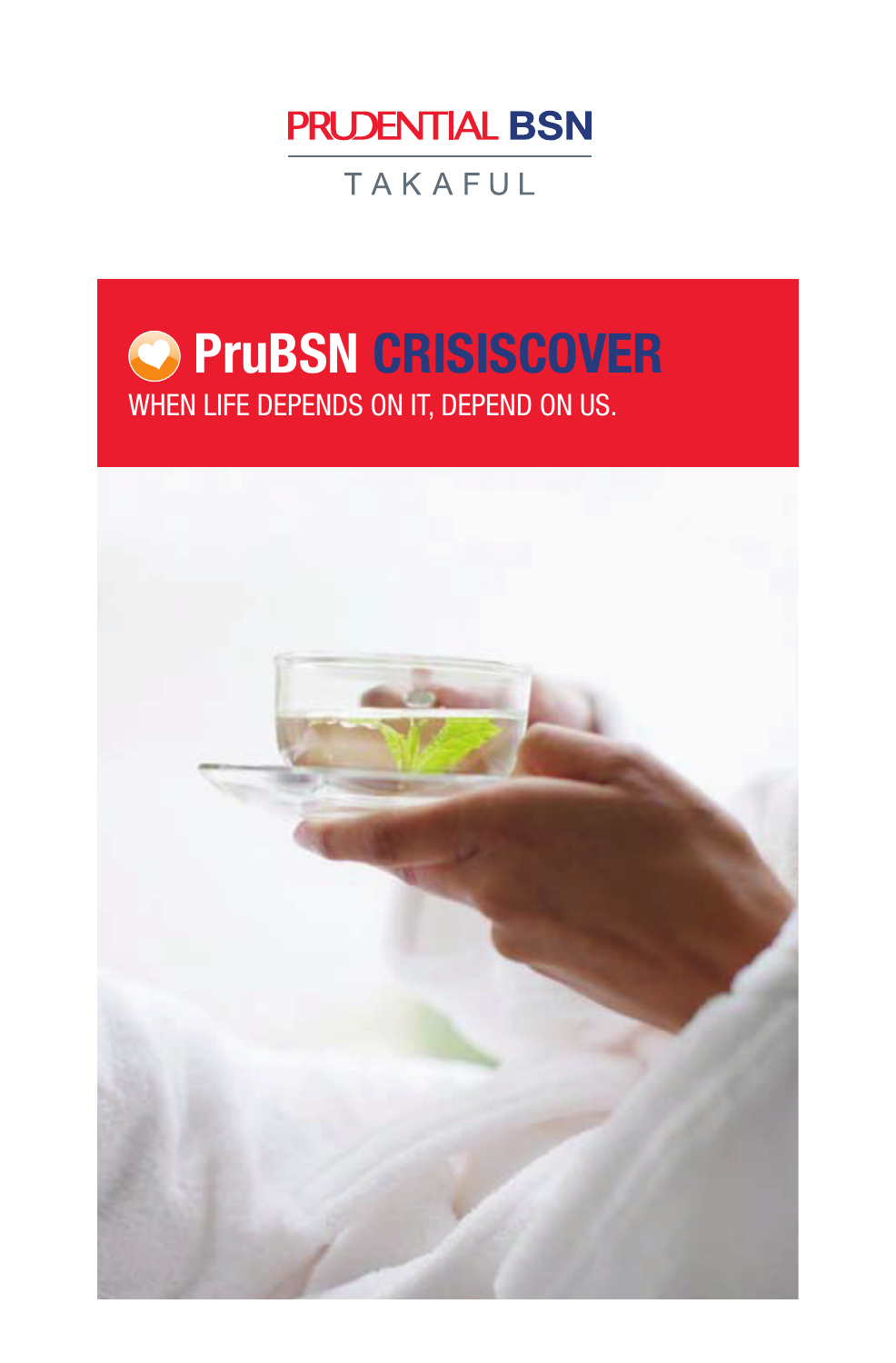# **BECAUSE YOU DESERVE THE BEST**

Many people are caught unaware when it comes to healthcare. We hear of unexpected events that happen almost daily in our lives. How many times have you heard of stories of friends or family members feeling ill one day, only to be diagnosed with a critical illness?

Without adequate protection, we are sometimes left feeling helpless. Putting in place a financial plan is a wise thing to do now. Your life is precious. Not only to you, but also to your loved ones. A good financial plan will help you in difficult times, allowing you to focus on recovering, while the rest is being taken care of.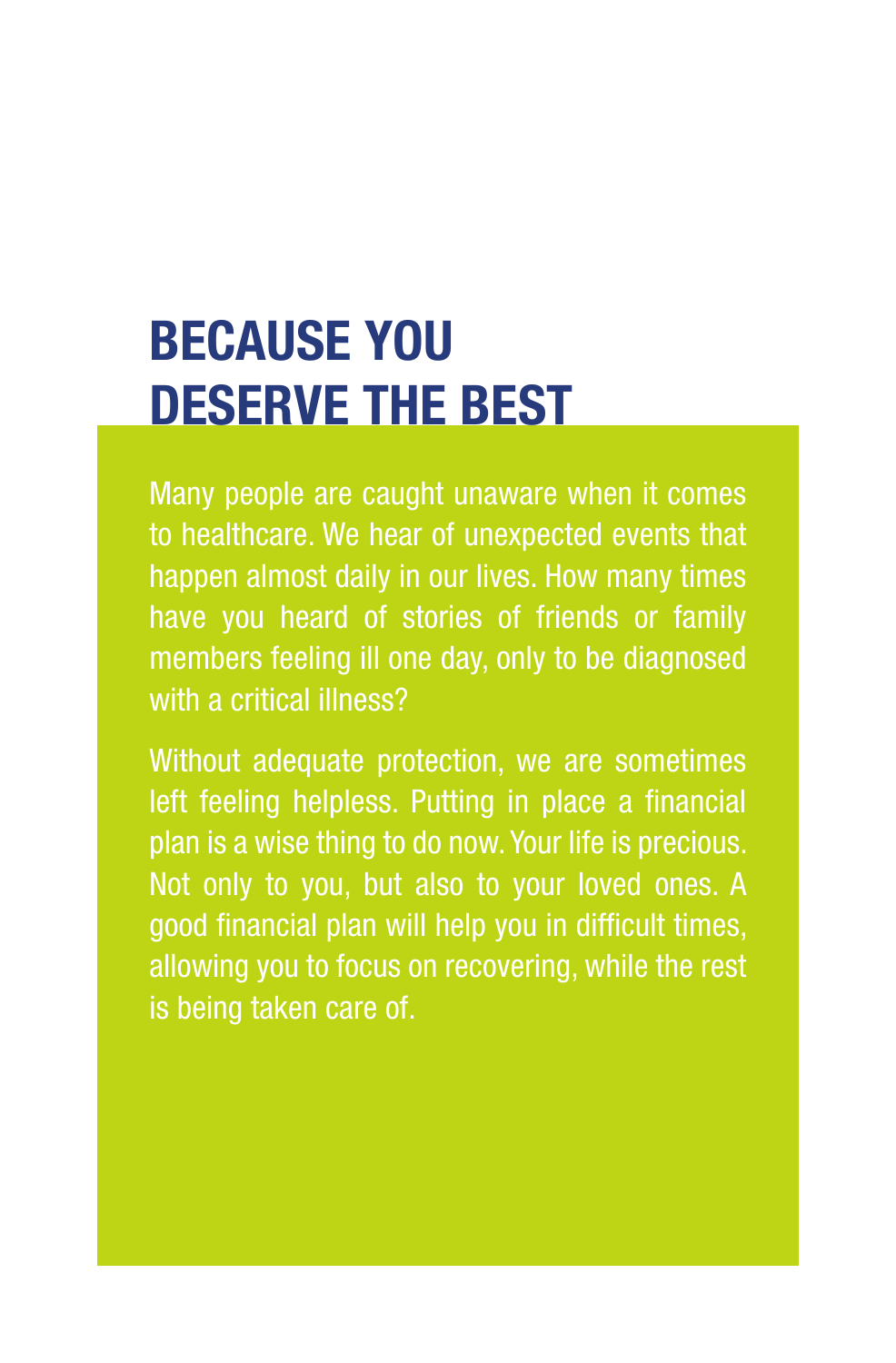#### **Discover a financial plan that gives you the best**

Created on the platform of being a broad protection plan, **PruBSN CrisisCover** is a carefully designed plan that protects you and your loved ones against financial crisis if unfortunate events happen. Critical illnesses such as heart attack, cancer, coronary artery disease, stroke, kidney failure and chronic liver disease are some of the illnesses covered, as well as loss of life and total and permanent disability.

On top of that, you can also add on additional coverage to strengthen your level of protection.

**PruBSN CrisisCover**. The support you need when you need it most.

#### **How PruBSN CrisisCover helps you**

| <b>Financial support in times</b><br>of need       | Provide you with cash if you are diagnosed with one of the<br>covered 36 critical illnesses so you can get the necessary<br>treatment. |
|----------------------------------------------------|----------------------------------------------------------------------------------------------------------------------------------------|
| <b>Financial protection for</b><br>your family     | Provide your family with cash if you lose your life, so they can<br>continue their lives without financial worries.                    |
| <b>Financial protection for you</b>                | Provide you with cash if you cannot continue to earn a living<br>due to a total and permanent disability.                              |
| Keep you away from financial<br><b>stress</b>      | You do not need to worry about constraints in times of crisis.                                                                         |
| Get better medical treatment                       | With a lump sum cash, superior medical care is within reach.                                                                           |
| <b>Minimal cost with maximum</b><br><b>benefit</b> | Ensure comprehensive financial protection with contribution<br>from as low as RM0.67 $^1$ a day!                                       |
| Secure a home for your family                      | Use the cash provided from this plan to pay off your mortgage<br>to secure a home for your family if the unexpected happens<br>to you. |

*<sup>1</sup> Assumption based on age and plan.*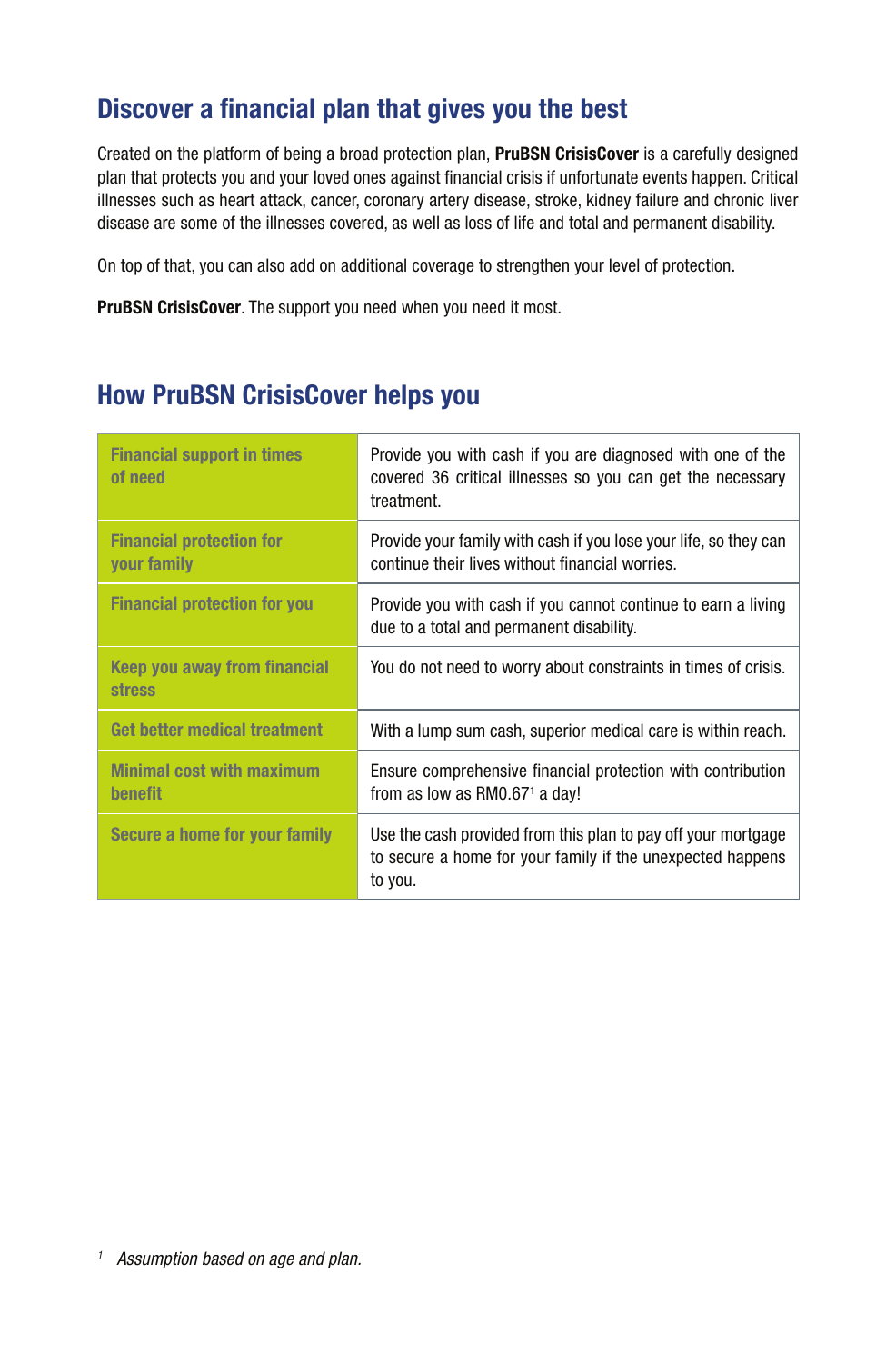#### **How to further enhance your PruBSN CrisisCover?**

You may enhance your **PruBSN CrisisCover** coverage with the following additional optional benefits.

| <b>Ensure continuous financial</b><br>support for your family | <b>Family Income Benefit</b> provides your family a monthly<br>income for 120 months if you are totally and permanently<br>disabled before age 70 or diagnosed with critical illness or<br>if you lose your life. |  |
|---------------------------------------------------------------|-------------------------------------------------------------------------------------------------------------------------------------------------------------------------------------------------------------------|--|
| <b>Ensure continuous protection</b>                           | <b>Spouse Contributor</b> will pay for your future contribution in<br>the event that your spouse is diagnosed with a critical illness<br>or becomes totally and permanently disabled or passes away.              |  |
|                                                               | <b>Parent Contributor</b> will pay for your child's future contribution<br>in the event that you are diagnosed with a critical illness or<br>becomes totally and permanently disabled or pass away.               |  |

#### **Who can take up PruBSN CrisisCover?**

You can take up this plan from as early as 19 years old and as late as 65 years old.

You can also start protecting your children from as young as 2 weeks old.

You can choose the term of coverage subject to a minimum of 10 years and expiry age up to 80 years old.

#### **What are the benefits provided below the age of 5?**

In the event of critical illness, disability or loss of life before the age of 5, a reduced basic sum covered payable will be payable as follows. This is called a juvenile lien.

| Age                                        |     |     |     | Δ   | 5 and above |
|--------------------------------------------|-----|-----|-----|-----|-------------|
| Percentage of Basic Sum<br>Covered payable | 20% | 40% | 60% | 80% | 100%        |

#### **How much do I contribute for this plan?**

The minimum monthly contribution is RM20. However, your actual contribution amount will depend on the following:

- your age
- your amount and term of coverage
- your health status
- your occupation (if applicable)
- your gender
- vour payment method and frequency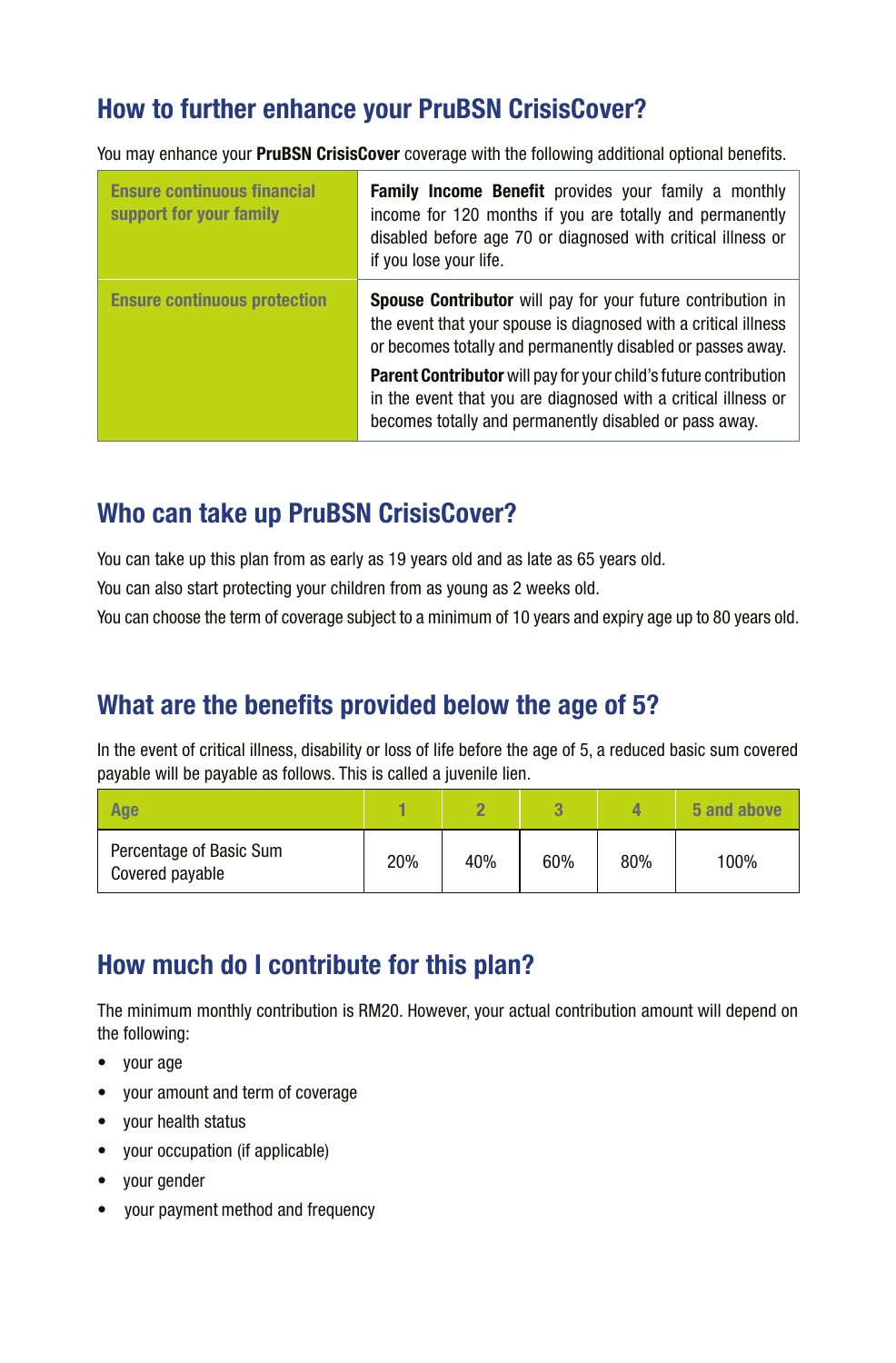#### **What are the charges involved in PruSBN CrisisCover?**

The basis of **PruBSN CrisisCover** is the Wakalah Bil Ajr model where we place your contribution into your account after deducting wakalah charge. This is a fee for the services we provide.

| The type of charges    | <b>Details of charges</b>                                                                                                                                                                                              |              |     |                     |     |                |
|------------------------|------------------------------------------------------------------------------------------------------------------------------------------------------------------------------------------------------------------------|--------------|-----|---------------------|-----|----------------|
| Upfront wakalah charge | This charge is used to pay commission and distribution related<br>expenses as well as for managing and investing the Tabarru'<br>Fund. The charge as a percentage <sup>2</sup> of your contribution is shown<br>below. |              |     |                     |     |                |
|                        | <b>Certificate year</b>                                                                                                                                                                                                | $\mathbf{1}$ |     | $2 \t3 - 4 \t5 - 6$ |     | 7 and<br>above |
|                        | Upfront wakalah<br>charge                                                                                                                                                                                              | 75%          | 55% | 35%                 | 20% | $0\%$          |
| Certificate charge     | There will be a charge of RM24 per year. This charge is to cover<br>the administration cost of your certificate.                                                                                                       |              |     |                     |     |                |
| Tabarru'               | We deduct an amount each month based on your age, gender,<br>health status, occupation (if applicable) and amount of coverage<br>for the duration of the coverage.                                                     |              |     |                     |     |                |

The table below lists the details of the wakalah and other charges.

### **How does sharing of Investment Profit on Mudharabah principles work?**

The Mudharabah principles allow any investment profit arising from the Individual Special Account (ISA) to be shared between you and us. You will receive 80% of the investment profit, while we will receive the balance of 20%. Your share of the profit will be placed back into your ISA.

#### **Will I receive any surplus from this plan?**

You are entitled to receive at least 50%<sup>3</sup> of the distributable surplus (if any) on yearly basis. The balance of up to 50%<sup>3</sup> is shared with us as an incentive for managing the Tabarru' Fund. Your portion of the distributable surplus will be placed back into your ISA.

- <sup>2</sup> This is the charge for certificates with term of 20 years or more. For certificates with term less *than 20 years, it will be reduced accordingly. Please refer to the plan illustration for more detailed information.*
- *<sup>3</sup> The exact amount of the distributable surplus will be determined annually and is subject to approval by both Shariah Committee and Board of Directors of Prudential BSN Takaful Berhad.*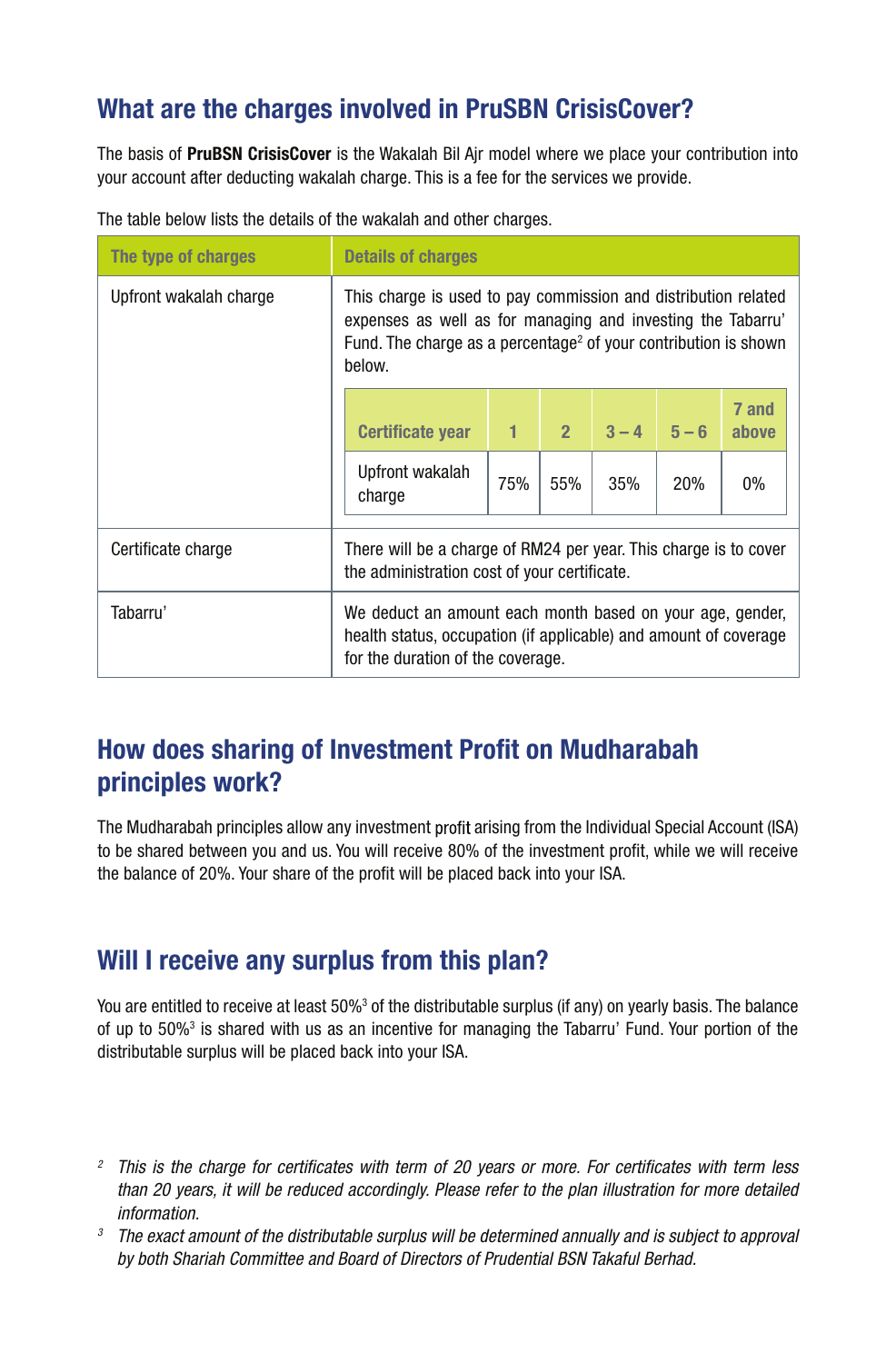#### **Important notes**

- **•** This brochure does not form a contract between you and Prudential BSN Takaful Berhad. The full terms and conditions are set out in the certificate documents. Please ask for a sample of the terms and conditions should you need detailed information of the plan.
- **•** This brochure is published for information only and does not have regard to the specific financial objectives, situation and needs of any specific person.
- **•** In this brochure, Age refers to Age Next Birthday unless otherwise stated.
- **•** The returns from your account will be based on the actual performance of the account and are not guaranteed.
- **•** The investment risk of your account is borne solely by you and the benefits may be less than your total contributions.
- **•** You should continue paying your contributions regularly until the end of your coverage term to ensure that you are fully protected under the plan at all times. Failing to do so may cease your coverage prematurely.
- **•** You are entitled for an individual tax relief amounting up to RM6,000 a year when you participate in this plan, subject to terms and conditions of the Inland Revenue Board (IRB).
- **• PruBSN Crisis Cover** does not provide any benefit amount from the Tabarru' Fund on termination, expiry or maturity of certificate.
- The plan may be cancelled by a written request to us within fifteen (15) days from the delivery date of the certificate documents, in which case we shall refund the contributions received from you less any medical fees incurred by PruBSN in assessing the risk under the certificate.
- **•** Participating in a family takaful plan is a long-term commitment. An early termination of the certificate usually involves high costs and the surrender value payable may be less than the total contributions paid.

#### **Exclusions**

**PruBSN Crisis Cover** does not cover the following situations. If any of these happen, the benefits offered under the plan WILL NOT be payable to you.

- If symptoms of the critical illness are evident within the stated period measured from the inception date of the certificate:
	- 60 days from an angioplasty and other invasive treatments for coronary artery disease, cancer,
	- coronary artery by-pass surgery, heart attack or serious coronary artery disease.
	- 30 days from any other critical illnesses.
- If the critical illness is developed from a pre-existing condition.
- If the critical illness is directly or indirectly caused by AIDS or any HIV infection except for when AIDS is full blown or HIV is caused by a blood transfusion.
- If the loss of life occurs as a result of suicide within one year of the start date of coverage.
- If the total and permanent disability occurs due to attempted suicide or self-inflicted injury.
- If the total and permanent disability occurs because you are involved in dangerous aerial activities (including parachuting and sky-diving) unless you are part of a flight crew or as a paying passenger on a licensed commercial flight operating on a regular and designated route.
- If you do not disclose important information such as a pre-existing illness and so forth during your application for the plan.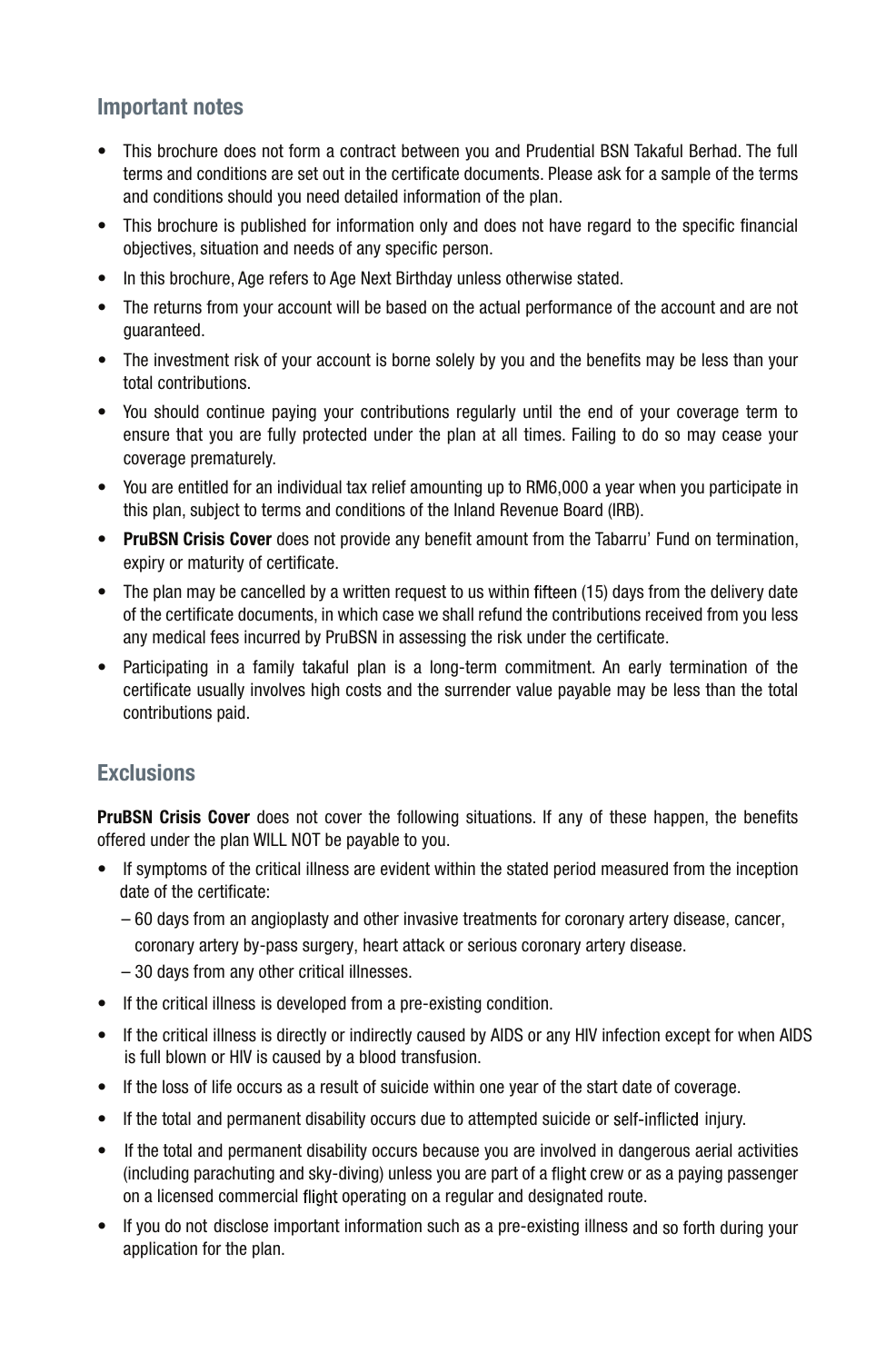## **Critical Illnesses**

#### **List of 36 critical illnesses covered**

| Alzheimer's disease<br>/ Severe Dementia                                       | <b>Encephalitis</b>                              | Major organ /<br>bone marrow transplant                                       |
|--------------------------------------------------------------------------------|--------------------------------------------------|-------------------------------------------------------------------------------|
| Angioplasty and other<br>invasive treatments<br>for coronary artery<br>disease | End-stage liver failure                          | <b>Medullary cystic disease</b>                                               |
| <b>Bacterial meningitis</b>                                                    | End-stage lung disease                           | Motor neuron disease                                                          |
| Benign brain tumour                                                            | <b>Full Blown AIDS</b>                           | <b>Multiple sclerosis</b>                                                     |
| <b>Blindness</b>                                                               | <b>Fulminant viral hepatitis</b>                 | Paralysis of limbs                                                            |
| <b>Brain surgery</b>                                                           | Heart attack                                     | Parkinson's disease                                                           |
| Cancer                                                                         | Heart-valve surgery                              | <b>Primary pulmonary</b><br>arterial hypertension                             |
| Cardiomyopathy                                                                 | <b>HIV</b> infection due to<br>blood transfusion | Serious coronary<br>artery disease                                            |
| Chronic aplastic anaemia                                                       | <b>Kidney failure</b>                            | <b>Stroke</b>                                                                 |
| Coma                                                                           | Loss of independent<br>existence                 | Surgery to aorta                                                              |
| Coronary artery by-pass<br>surgery                                             | Loss of speech                                   | <b>Systemic lupus</b><br>erythematosus with<br>severe kidney<br>complications |
| <b>Deafness</b>                                                                | Major head trauma                                | Third degree burns                                                            |

Find out how to best protect your family and yourself through a complete and suitable plan made especially for you and how to get the most for you and your family from us at Prudential BSN Takaful by calling any of our personnel or agents for a full consultation and get yourself the right protection today.